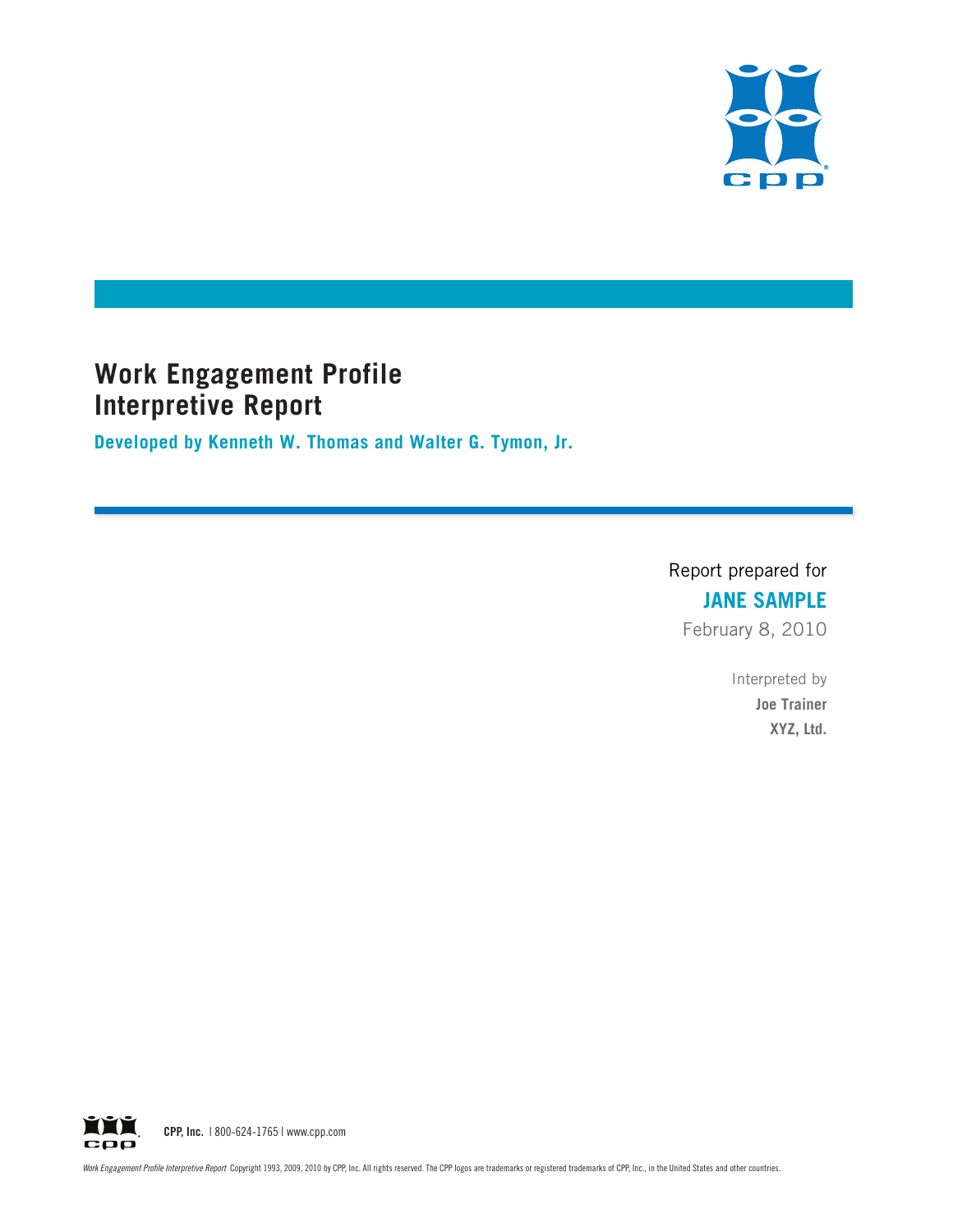# **Understanding Work Engagement**

The *Work Engagement Profile* measures key factors that keep you engaged in your work. By *engagement,* we mean the energy and thought you put into your work. By *work,* we mean both the activities you perform and their intended purpose. When you are engaged in your work, you take steps to ensure that your activities are effective in accomplishing their purpose. Work Engagement Profile Interpretive Report<br> **UNDERSTANDING WOR**<br>
The *Work Engagement Profile* measure<br>
mean the energy and thought you put<br>
intended purpose. When you are engain<br>
accomplishing their purpose.<br>
The self-ma JANE SAM<br>
m*gageme*<br>
u perform<br>
vities are<br>
nent enta<br>
ake to dir<br> **Monitor** 

The self-management process shown below provides a more detailed picture of what engagement entails. The circle represents your behavior as you perform work activities. The boxes show the steps you take to direct your activities toward accomplishing their purpose. As depicted, self-management involves four steps:

- **1.** Committing to a meaningful work purpose—one that is worth your effort
- **2.** Choosing activities that you believe will best accomplish the purpose
- **3.** Making sure that you are performing those activities competently
- **4.** Ensuring that your activities are making progress toward the purpose



<sup>\*</sup> Adapted from Kenneth W. Thomas, Erik Jansen, and Walter G. Tymon, Jr., "Navigating in the Realm of Theory: An Empowering View of Construct Development," *Research in Organizational Change and Development, 10* (1997): 1–30. Reprinted by permission.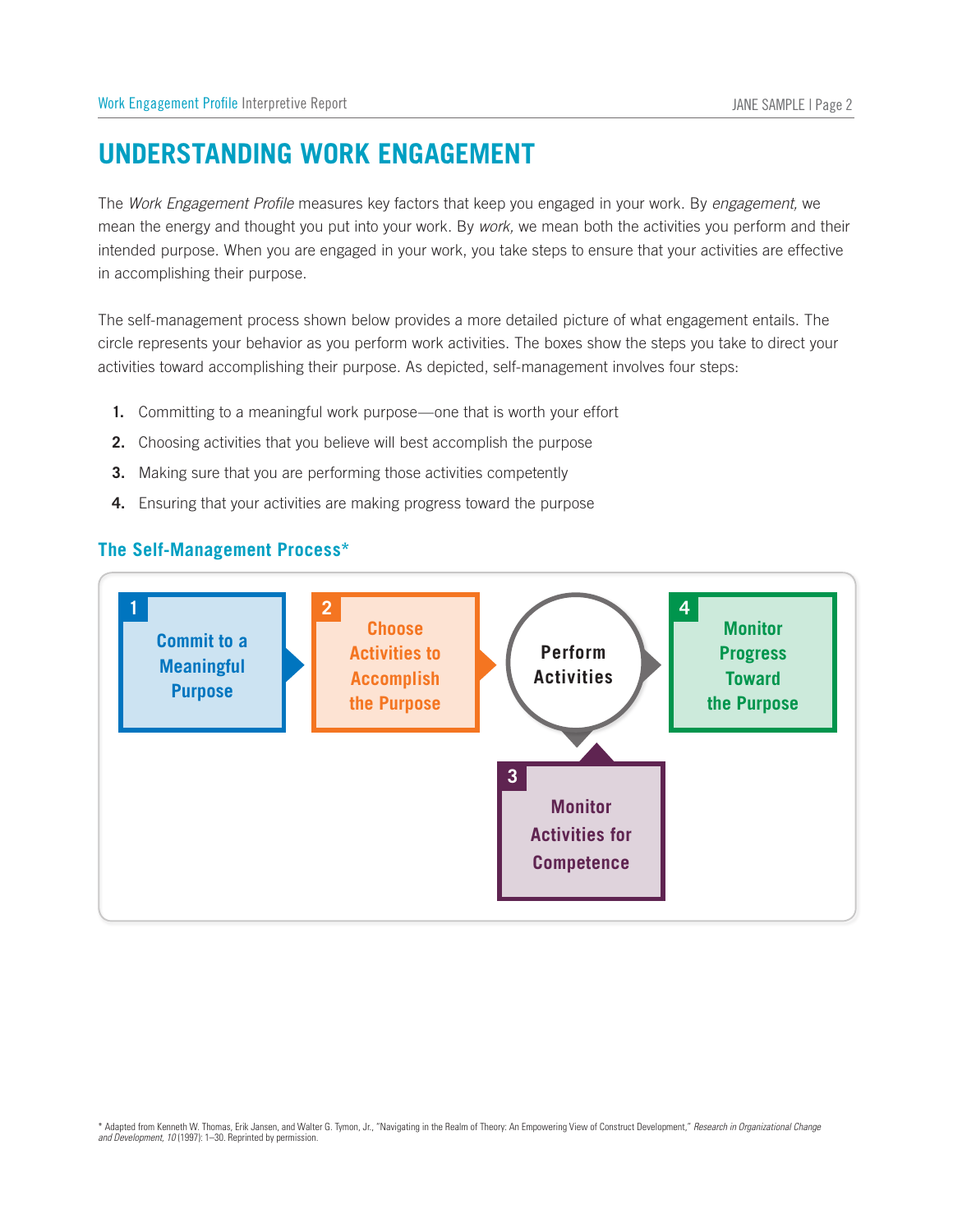# **WHAT MAKES WORK ENGAGING?**

When the right conditions are in place, each of the steps in the self-management process can give you an *intrinsic reward*—a positive boost of energy that you get directly from your work that motivates you to keep performing at your best. The *Work Engagement Profile* measures these intrinsic rewards:\* rt<br> **CONCAGIN**<br>
Dec<sub>ree</sub>, each of the<br>
energy that you<br>
ingagement Pre<br>
the opportunity<br>
our performate<br>
accomplishment<br>
at two of these<br>
columns show<br> **OPPORTUNITY** Franagement proce<br>
Im your work that mese intrinsic reward<br>
Do pursue a worthy v<br>
Civities that make s<br>
Ce in skillfully perfo<br>
In advancing toward<br>
Trom your work *active*<br>
The Same of opport<br>
ACCOMPLISHMENT Work Engagement Profile Interpretive<br>
WHAT MAKES WOI<br>
When the right conditions are in<br>
intrinsic reward—a positive boos<br>
performing at your best. The *We*<br>
• Your sense of **choice**—the c<br>
perform them in ways that s<br>
• Yo

- • Your sense of **meaningfulness**—the opportunity you perceive to pursue a worthy work purpose
- Your sense of **choice**—the opportunity you perceive to select activities that make sense to you and to perform them in ways that seem appropriate
- • Your sense of **competence**—the accomplishment you experience in skillfully performing the activities you have chosen
- • Your sense of **progress**—the accomplishment you experience in advancing toward the work purpose

The rows in the chart below show that two of these rewards come from your work *activities* and the other two come from your work *purpose.* The columns show that two rewards are forms of *opportunity* and two are forms of *accomplishment.*

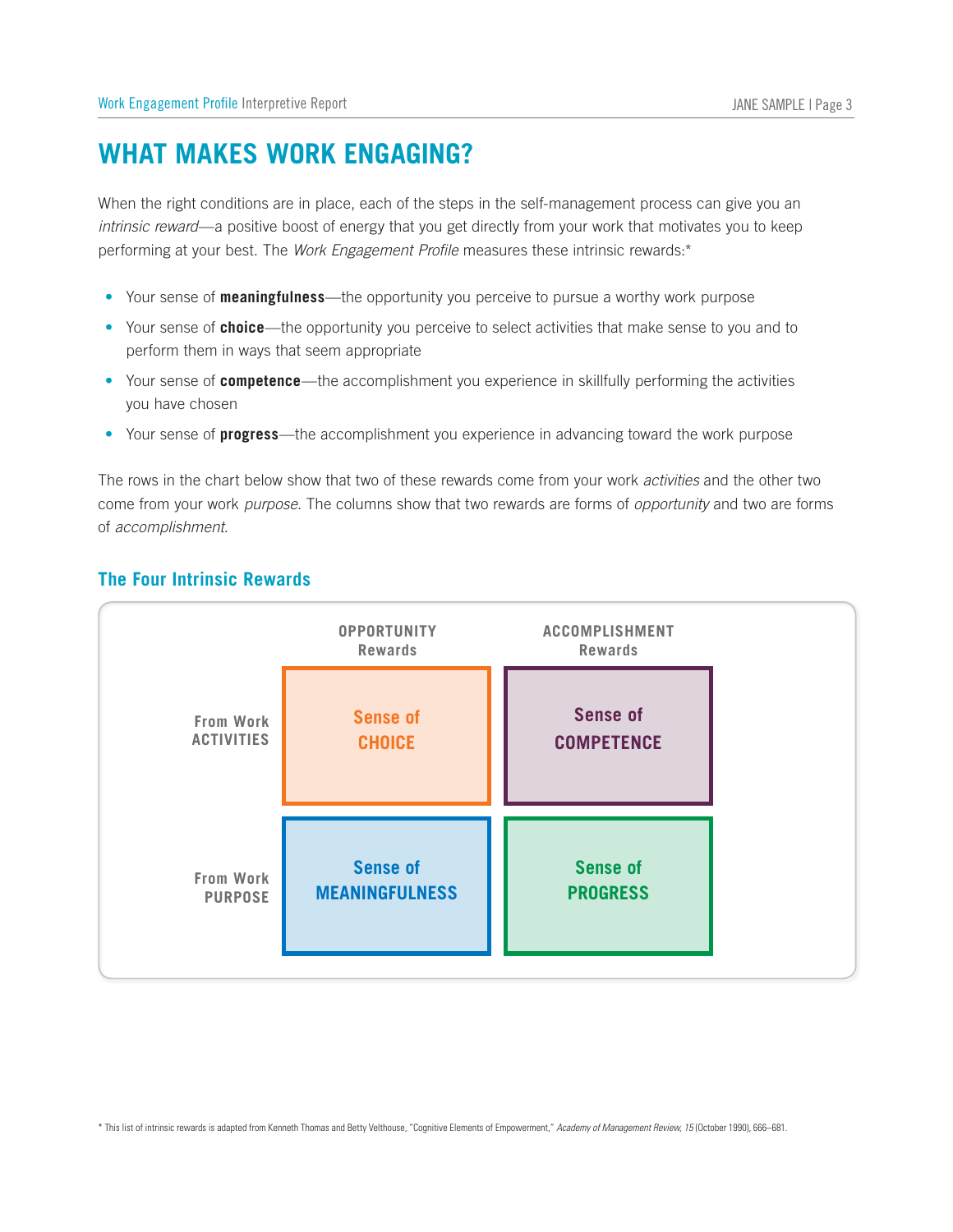# **<sup>W</sup>hy Are Intrinsic Rewards Important?**

Intrinsic motivation as measured by the *Work Engagement Profile* has to do with the psychological rewards people get when they care strongly about their work and do it well—even when no one is watching. The work becomes an important source of satisfaction and fulfillment. In many ways, the four intrinsic rewards—sense of meaningfulness, sense of choice, sense of competence, and sense of progress—serve as *psychological vital signs* indicating how well your job is working for both you and your organization.

Contrast this with extrinsic motivation. Extrinsic motivation is based on rewards that are given by managers as incentives for good work—for example, pay raises, favorable job evaluations, and bonuses. The rewards do not come from the work itself—they are external and controlled by others. When people are motivated mostly by extrinsic rewards, they care more about getting those rewards than about doing good work. They tend to perform just "well enough" to get the rewards—and may not enjoy the work.

Research shows that the four intrinsic rewards affect a broad range of valuable contributions you make to your organization.\* If you score higher on these rewards, you tend to concentrate more on your work, be more innovative, and be seen as more effective. You also are more likely to remain in the organization, recommend it as a place to work, and recommend its products and services to potential customers. At the same time, these rewards increase your sense of well-being. Your work hours are filled with more positive feelings and fewer negative ones. Your job satisfaction is higher, you experience less stress, and you are more likely to feel that you are developing professionally.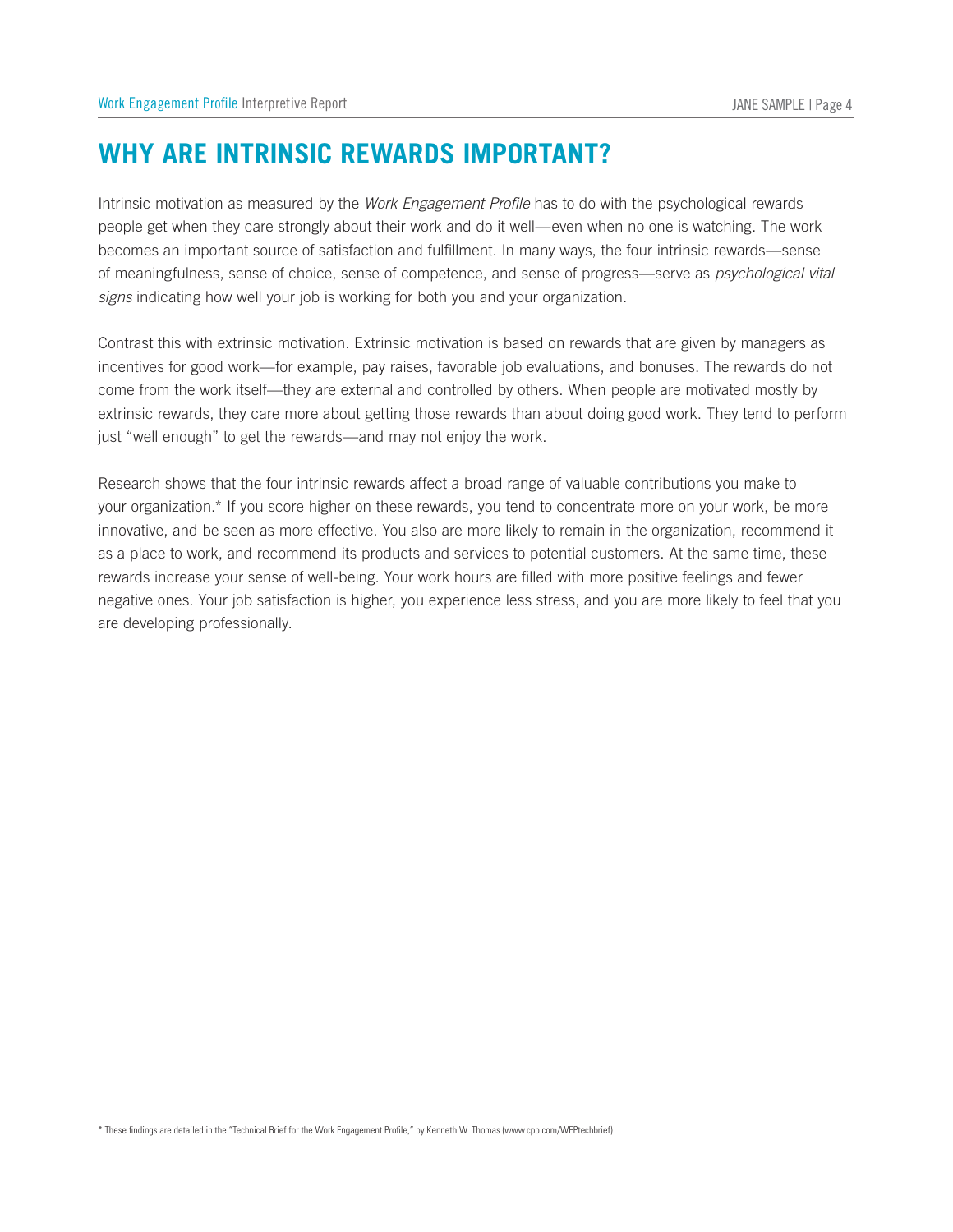# **Your Profile of Scores**

Your profile of scores, shown below, indicates how strongly you experience the four intrinsic rewards that drive your energy and engagement when performing your work. Your scores are arranged in descending order by percentile. These percentiles show how your scores compare to the scores of other people who have taken the *Work Engagement Profile.*\* Your percentile scores tell you what percentage of the people in the sample scored the same as or lower than you did on each reward. FILE OF SCORES<br> **INSPENSE ASSES**<br>
FILE OF SCORES<br>
The set of the performing your work. Your scores are arranged in desc<br>
percentiles show how your scores compare to the scores of other people<br>
Profile.\* Your percentile sco



The intrinsic reward on which you scored highest is sense of choice, and you scored higher than 38 percent of the people in the sample on that reward. The reward on which you scored lowest is sense of meaningfulness, and you scored higher than only 5 percent of the people in the sample on meaningfulness.

The graph's solid vertical lines at the 75th and 25th percentiles separate the middle 50 percent of the scores on each reward from the top 25 percent and the bottom 25 percent, respectively. Scores that fall in the top 25 percent are considered to be in the high range. Similarly, scores that fall in the bottom 25 percent are considered to be in the low range. Scores that fall in the middle 50 percent are considered to be in the middle range.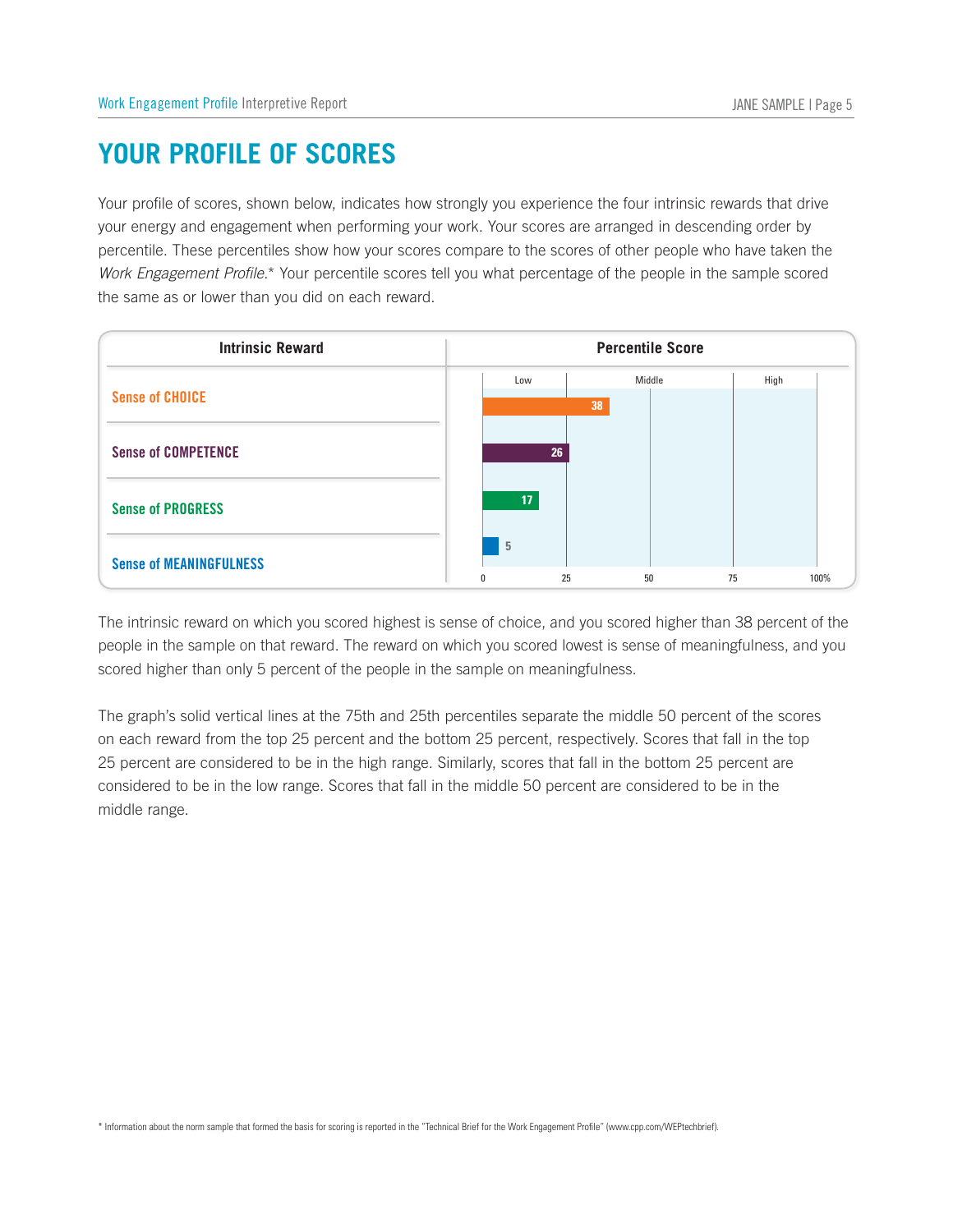# **INTERPRETING YOUR PROFILE** *<u>Work Engagement Profile Interpretively</u>***<br>
<b>INTERPRETING YOUR OVER ALL**<br> **Your Overall Engagement**

### Low Middle High

| Work Engagement Profile Interpretive Report                                                                        |                       | JANE SAMPLE   Page 6                                                                                                                                                                                                                                                                                                                                                                                                                                                                                                                                                                                                                                                                               |
|--------------------------------------------------------------------------------------------------------------------|-----------------------|----------------------------------------------------------------------------------------------------------------------------------------------------------------------------------------------------------------------------------------------------------------------------------------------------------------------------------------------------------------------------------------------------------------------------------------------------------------------------------------------------------------------------------------------------------------------------------------------------------------------------------------------------------------------------------------------------|
| <b>INTERPRETING YOUR PROFILE</b>                                                                                   |                       |                                                                                                                                                                                                                                                                                                                                                                                                                                                                                                                                                                                                                                                                                                    |
| <b>Your Overall Engagement</b>                                                                                     | Middle<br>High<br>Low |                                                                                                                                                                                                                                                                                                                                                                                                                                                                                                                                                                                                                                                                                                    |
| may have difficulty staying actively engaged over the long haul.<br><b>Your Priorities for Building Engagement</b> |                       | The average of your four reward scores falls in the low range, indicating that you derive a relatively low level of<br>energy and satisfaction from your work. Although you may experience some positive feelings about the work, you<br>tend to experience more negative feelings than positive feelings overall. You likely find your work draining and                                                                                                                                                                                                                                                                                                                                          |
| <b>Sense of CHOICE</b>                                                                                             | Middle range          | Mild Energizer: Moderate Priority to Boost                                                                                                                                                                                                                                                                                                                                                                                                                                                                                                                                                                                                                                                         |
| <b>Sense of COMPETENCE</b>                                                                                         | Middle range          | Mild Energizer: Moderate Priority to Boost                                                                                                                                                                                                                                                                                                                                                                                                                                                                                                                                                                                                                                                         |
| <b>Sense of PROGRESS</b>                                                                                           | Low range             | <b>Energy Drain: Strong Priority to Build</b>                                                                                                                                                                                                                                                                                                                                                                                                                                                                                                                                                                                                                                                      |
| <b>Sense of MEANINGFULNESS</b>                                                                                     | Low range             | <b>Energy Drain: Strong Priority to Build</b>                                                                                                                                                                                                                                                                                                                                                                                                                                                                                                                                                                                                                                                      |
| engagement than would be raising other rewards.<br>is a secondary priority.                                        |                       | The differences between your four intrinsic reward scores, which extend from the middle to the low range, are<br>moderate in size. These differences indicate that there is more room for improvement in some intrinsic rewards<br>than in others. Thus building some rewards may be a higher priority and be more effective in increasing your<br>In particular, your low-range scores on meaningfulness and progress indicate a major drain on your energy and<br>engagement—and suggest that building these two intrinsic rewards is a relatively strong priority for you. In<br>contrast, your middle-range scores on competence and choice indicate that raising these rewards—while helpful— |
| <b>Action Tools</b>                                                                                                |                       |                                                                                                                                                                                                                                                                                                                                                                                                                                                                                                                                                                                                                                                                                                    |

### **Action Tools**

The rest of this report is designed to help you monitor and build the four intrinsic rewards in your work. The reward on which you scored highest is presented first, and the reward on which you scored lowest is presented last. Each reward is covered in two pages. The first page helps you explore how that reward contributes to your energy level at work. It offers descriptions of how high-, middle-, and low-range scorers experience that reward to help you verify your results—and to spot any improvements you might be able to make. The second page offers building blocks for that reward as well as actions you might take to help you enhance the reward. The final page of the report provides a template for an action plan you can use to chart your progress toward your goals for development.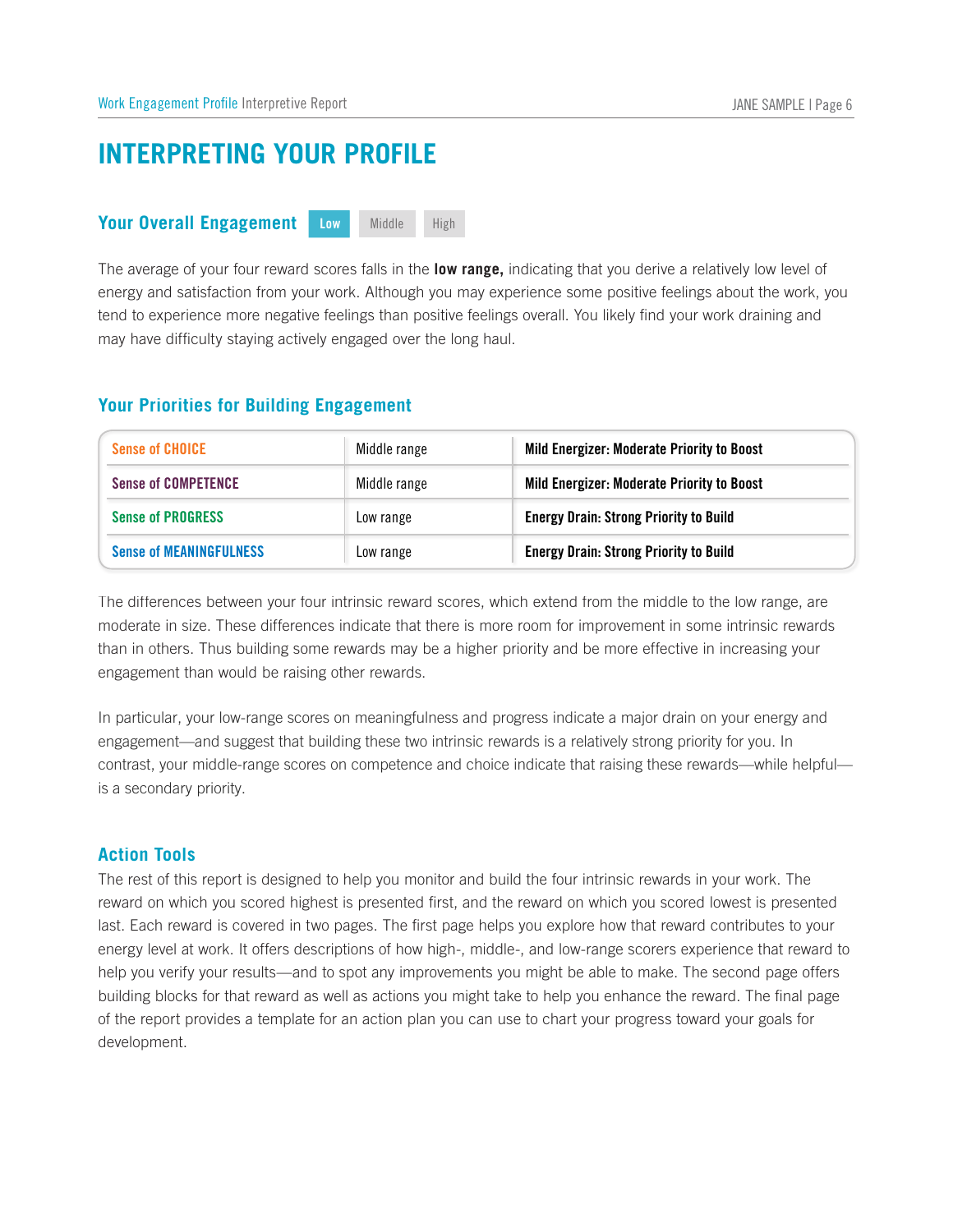

Percentile: **38%** Range: **Middle**

Choice is the opportunity you perceive to select work activities that make sense to you and to perform them in ways that seem appropriate. The sense of choice is the feeling that you are free to choose—that you are able to use your own judgment and act out of your own understanding of the work.

Your **middle-range** score indicates that this reward makes a moderate or limited contribution to your energy level at work. You have the sense that you have a fair amount of influence or control over how you do your work. You are mostly able to do things in ways that make sense to you, but there are some important exceptions. You are able to use a substantial amount of judgment but also have to live with some questionable decisions or procedures. You do what you can with the choices available to you.

Compare your middle-range sense of choice to the experiences of people who score in other ranges.

- **High-range** scorers have the sense that they are making or influencing the significant decisions that bear on how they do their work—so that they are able to do things in ways they think will be most effective. Because of that, they feel a strong ownership of their work, believe in the approach they are taking, and feel responsible for making it successful. They also use their best judgment and creativity. They are likely to take initiative, seek out needed information, experiment with new approaches, and make necessary adjustments to cope with the situations they encounter. **Low-range** scorers have the sense that they are mediation and mediation of the sense that you are the sense of choice is the feeling that you are tree to choose—that you are above own judgment and act out of your own unde
- Low-range scorers have the sense that their actions are strongly constrained—by rules, by their boss's dictates, or by other people. These constraints often seem inflexible, so that they are unable to deviate from them—even when the constraints make no sense or when they see a better way of doing things. They have limited opportunity to take initiative or show creativity. They feel frustrated with these constraints and sometimes have to settle for less-than-optimal outcomes, making it hard for them to feel personally responsible for these outcomes.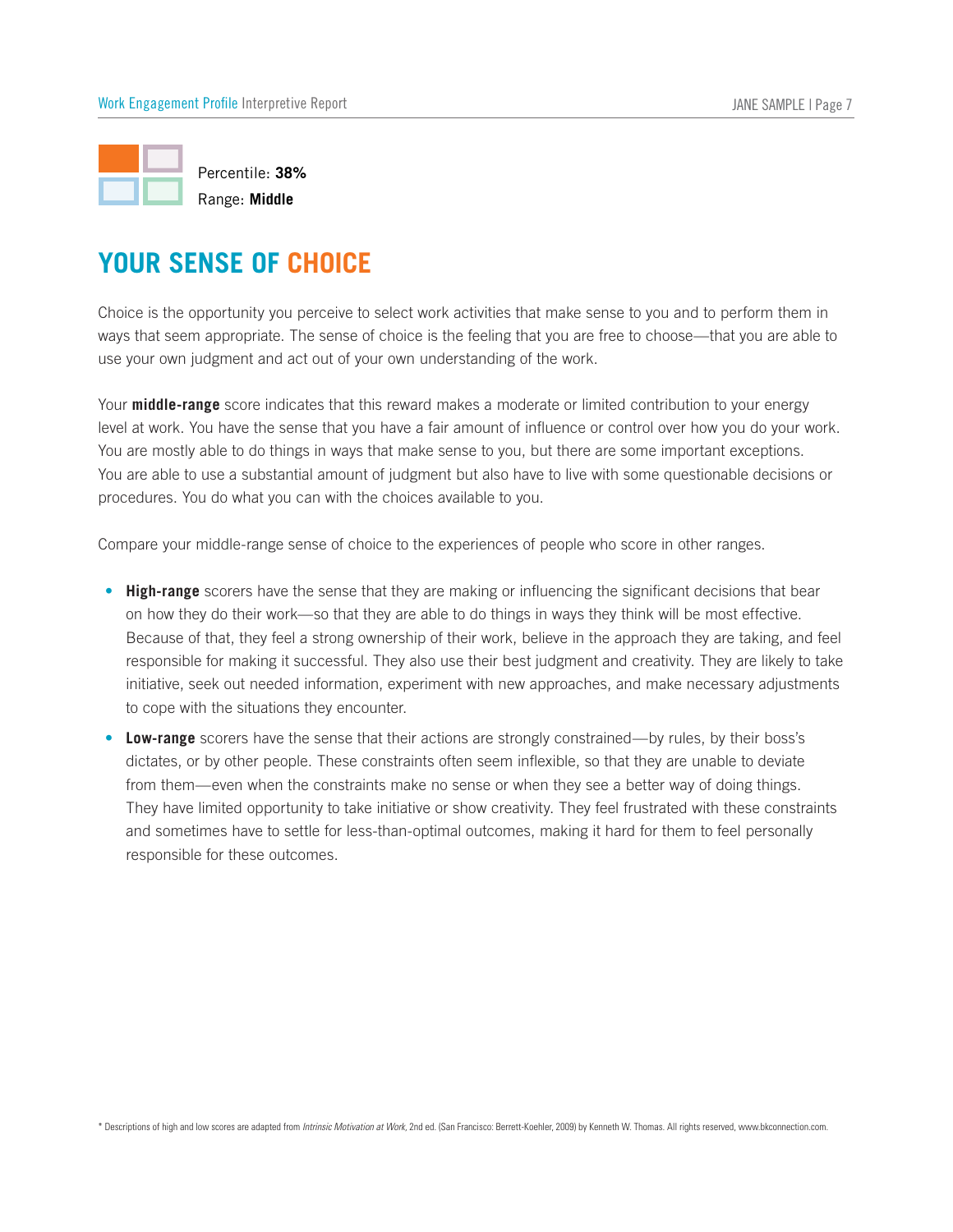# **Taking Your Sense of Choice to a Higher Level**

Because you scored in the middle range on sense of choice, you have room to significantly increase that reward and its contribution to your energy level. You can use the following building blocks and action steps to increase your sense of choice. Work Engage<br>**TAKIN**<br>Because your<br>and its con<br>your sense<br>**Authority** 

Problem-solve with your boss on how you can make your own decisions on specific matters that are important to your work—for example, being able to respond immediately to customer requests or changing conditions, controlling resources, and so on. Demonstrate how this authority would allow you to better achieve the work purpose. and its co<br>your sense<br>**Authorit**<br>Problem-s<br>to your we<br>controlling<br>purpose.<br>**Trust**<br>Earn your<br>decisions.<br>**Security** 

### **Trust**

Earn your boss's trust in your judgment so that he or she feels comfortable allowing you to make your own decisions. Show that you can self-manage effectively. Also, learn to listen for and trust your own judgment.

People can become afraid to trust their own judgment when they are punished for taking reasonable risks or making understandable mistakes. Recognize the value of honest mistakes as opportunities for learning and development.

### **Clarity of Purpose**

It is impossible to make intelligent choices without a clear purpose. When you encounter new or unexpected circumstances, you need to clarify or reinvent your purpose to fit those circumstances.

## **Information**

Informed choice requires adequate information. Make contact with people who have information or expertise you need—both inside and outside your organization. Get access to relevant information systems and databases. Share information with people who need it.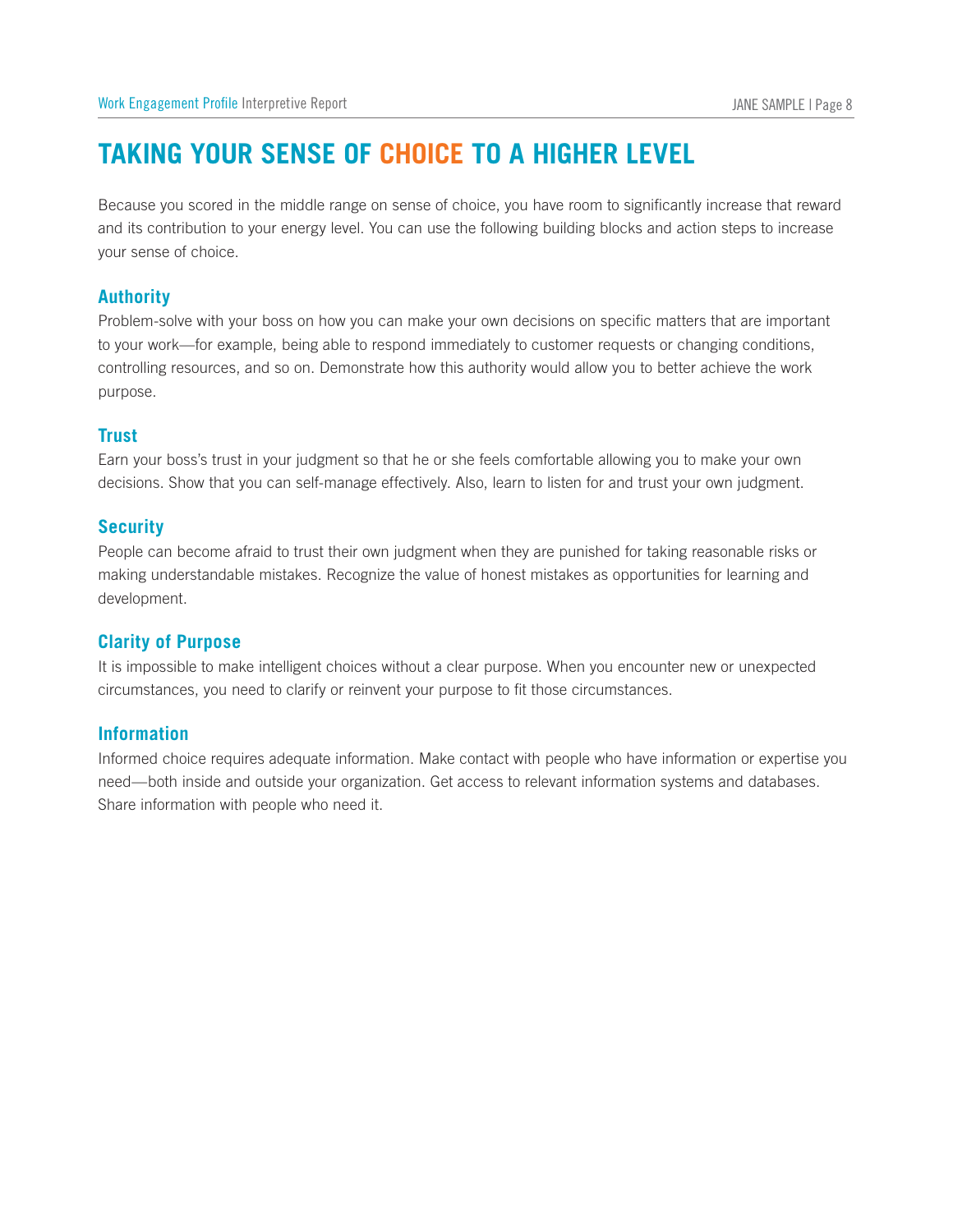

Range: **Middle**

Competence is the accomplishment you experience in skillfully performing the work activities you have chosen. The sense of competence involves the feeling that you are doing good, high-quality work on those activities. Depending on the nature of your work, your sense of competence may involve dealing skillfully with people, with technical situations, or with both.

Your **middle-range** score indicates that this reward makes a moderate or limited contribution to your energy level at work. You have the sense that you are performing your work activities moderately well—that your overall performance of these activities meets reasonable standards. It is likely that you experience a feeling of pride or satisfaction in the way you perform most activities but have reservations about how well you are performing some others. On balance, you feel fairly confident and capable at this job but see some room for improvement.

Compare your middle-range sense of competence to the experiences of people who score in other ranges.

- **High-range** scorers have the sense that they are handling their work activities well—that their performance of these activities meets or exceeds their personal standards. They are likely to find themselves fully involved in these activities as they perform them—paying full attention to their actions and their effects so that they can make adjustments. They feel a sense of satisfaction, pride, or even artistry in how well they handle these activities and how well they respond to the challenges they encounter when performing them. petence is the accomplishment you experience in skillfully performing the work activities you have chosen.<br>
Sense of completence involves the feeling that you are doing good, high-quality work on those activities.<br>
Incidin
- Low-range scorers do not have the sense that they are performing work activities well, and their day-to-day performance does not satisfy them. They may feel frustrated by conditions or events that prevent them from doing their work as well as they could. They may feel that their abilities and training don't adequately equip them for their job. They may feel awkward because they are learning new skills that they haven't yet mastered. They may be getting undue criticism from others or being overly critical of themselves. They may even have done their job so long that it feels easy and unchallenging—so that they no longer feel pride in doing it well.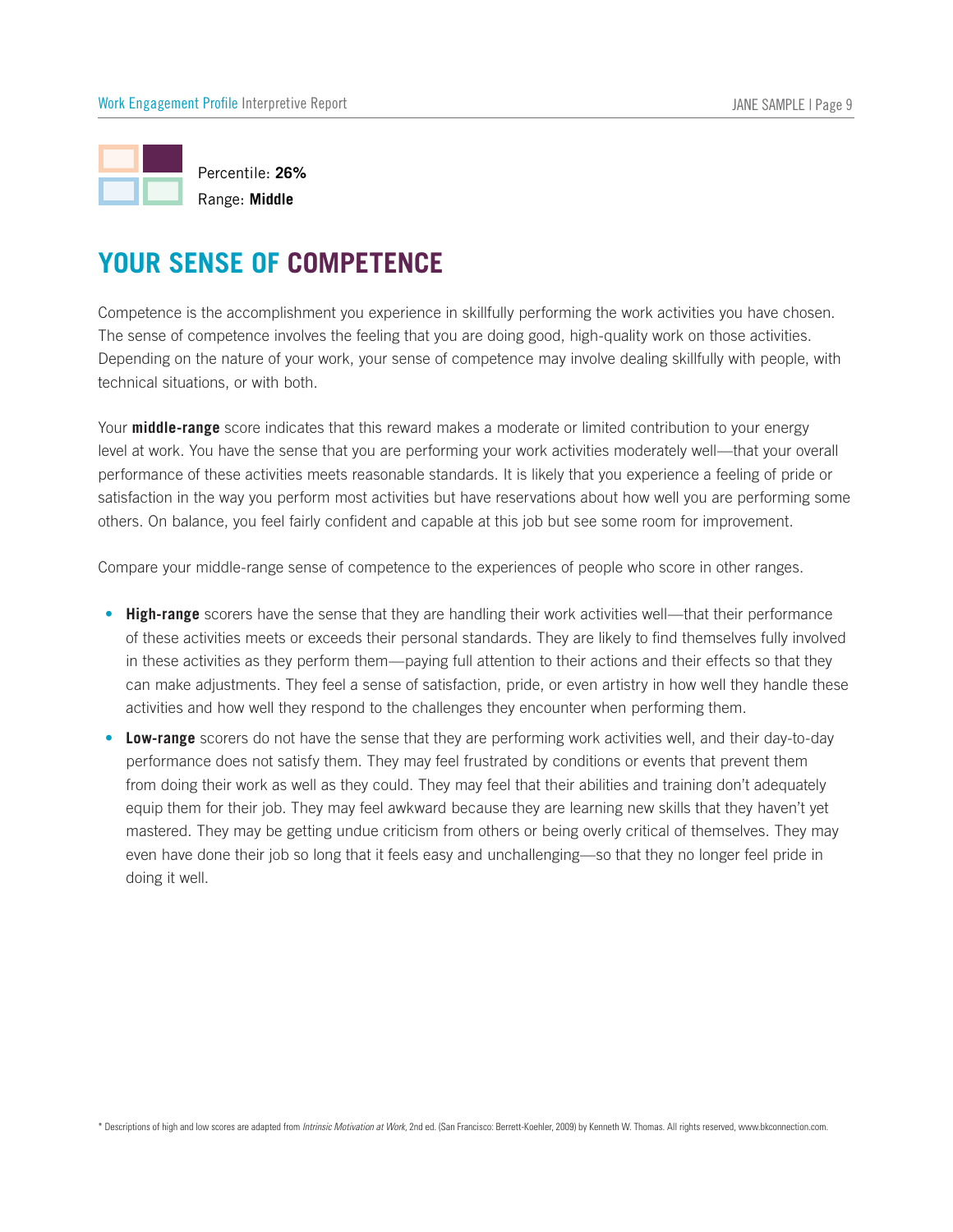# **Taking Your Sense of Competence to a Higher Level**

Because you scored in the middle range on sense of competence, you have room to significantly increase that reward and its contribution to your energy level. You can use the following building blocks and action steps to increase your sense of competence. Work Engagement Profile Interpre<br> **TAKING YOUR SI**<br>
Because you scored in the reward and its contribution<br>
increase your sense of comp<br> **Knowledge and Models** Work Engagement Profile<br> **TAKING YOUI**<br>
Because you scored i<br>
reward and its contrib<br>
increase your sense o<br> **Knowledge and Mendem School**<br>
Positive Feedback<br>
Positive Feedback

Add to your competence by seeking out role models and mentors who can give you examples of better ways of performing your work. Take courses and read books that will give you additional work-related knowledge.

Saying that 95% of your work is done well enhances your sense of competence, whereas saying that 5% of your work is inadequate diminishes your sense of competence—even though both are equally true. When evaluating your work, try to give yourself feedback that is "appreciative" (positive) rather than "deficiency focused" (negative). Give due emphasis to what you are doing well and what is improving. Feward and its contri<br>increase your sense<br>**Knowledge and N**<br>Add to your compete<br>performing your wor<br>**Positive Feedbac**<br>Saying that 95% of y<br>your work is inadequ<br>evaluating your work<br>(negative). Give due<br>**Skill Recognition** 

Recognize the role of your competence in what is going well. Give yourself the credit you deserve. Resist the tendency to explain away your successes as being due to luck, help from others, or the simplicity of the task.

### **Challenge**

People are especially aware of their competence when they do things they weren't able to do before. Encourage yourself to stretch by taking on work activities that are demanding yet possible for your set of skills. Likewise, welcome work that requires you to grow by developing new skills. your work is inadequate diministies you<br>evaluating your work, try to give yoursel<br>(negative). Give due emphasis to what y<br>**Skill Recognition**<br>Recognize the role of your competence<br>tendency to explain away your successe<br>**Ch** 

Help create a culture of competence by setting high standards for yourself that are clearly linked to the work purpose and vision. Include ethical standards involving integrity. Likewise, avoid self-defeating comparisons of yourself to colleagues; learn from their success without feeling threatened.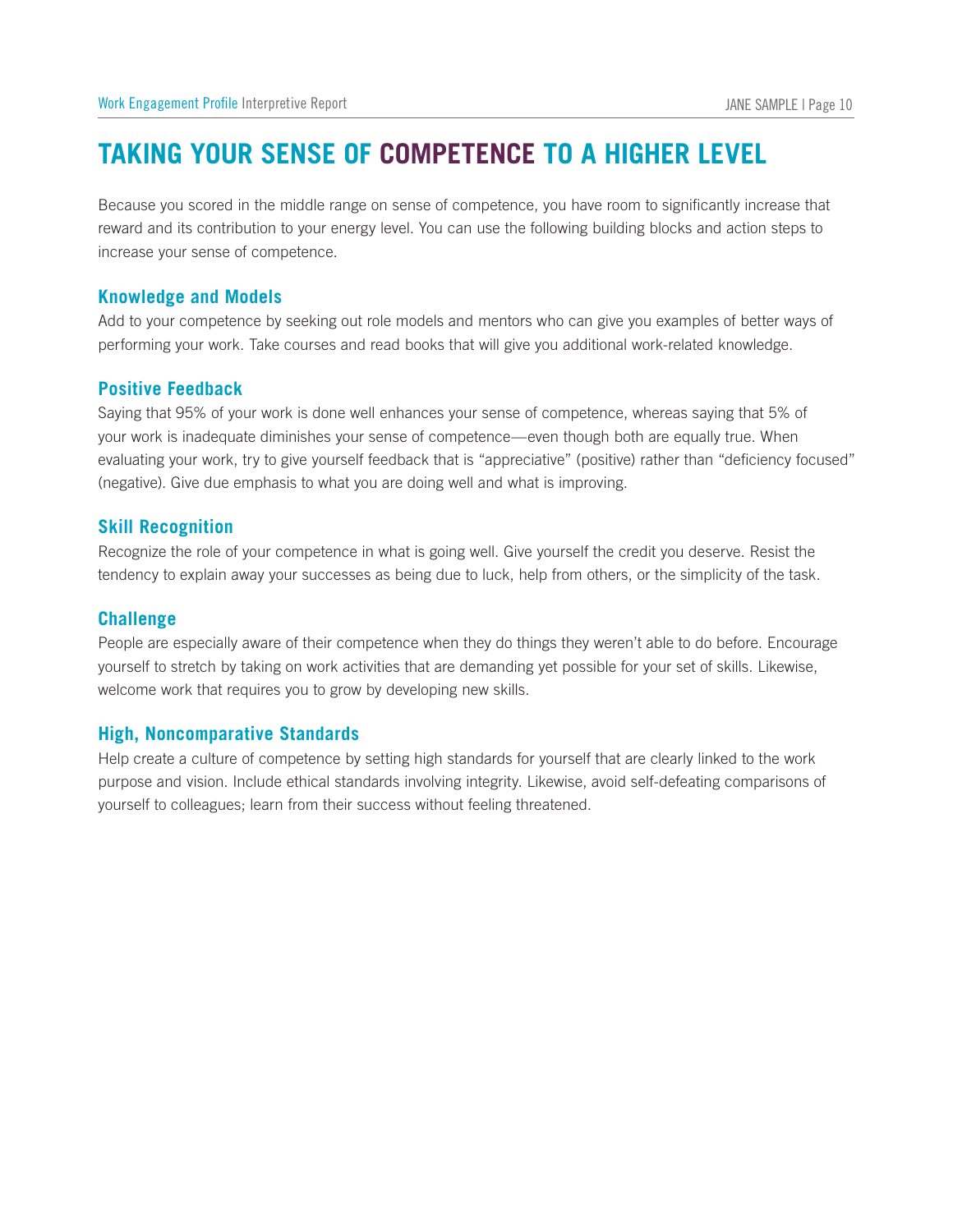

Progress is the accomplishment you experience in advancing toward the work purpose. Your sense of progress involves the feeling that the work is moving forward and that your activities are really accomplishing something.

Your **low-range** score indicates that this reward area acts as a drain on your energy level at work. You feel discouraged by a lack of visible progress toward your work purpose. You may feel that you are stuck or even losing ground—or you may feel that progress is very slow, and that you are only plodding along, thinking, "This could take forever." You may begin to lose confidence in the choices you and others have made and to have less optimism and enthusiasm about the work. You may begin to feel that the effort you put into the work is pointless.

Compare your low sense of progress to the experiences of people who score in other ranges.

- **High-range** scorers are encouraged that their work purpose is moving forward. They have a strong sense that their work is on track and moving in the right direction—that their efforts are succeeding. They see convincing signs of progress that show them things are working out—that the purpose is being achieved. They also have the sense that things are moving relatively quickly—that they and their colleagues are really "cooking." This progress gives them confidence in the choices they have made and optimism and enthusiasm about the future. Wes the teeling that the work is moving forward and that your activities are really accomplishing somethi<br> **Iow-range** score indicates that this reward area acts as a drain on your energy level at work. You feel<br>
buraged b
- Middle-range scorers feel that their progress is moderate. When they stop to think about it, they realize that they are making gradual progress. There may be occasional setbacks, progress may be slower or less dramatic than they would like, or progress may be limited to certain parts of their work, but things are generally moving forward. Overall, this moderate sense of progress makes it easier for them to keep working at the job.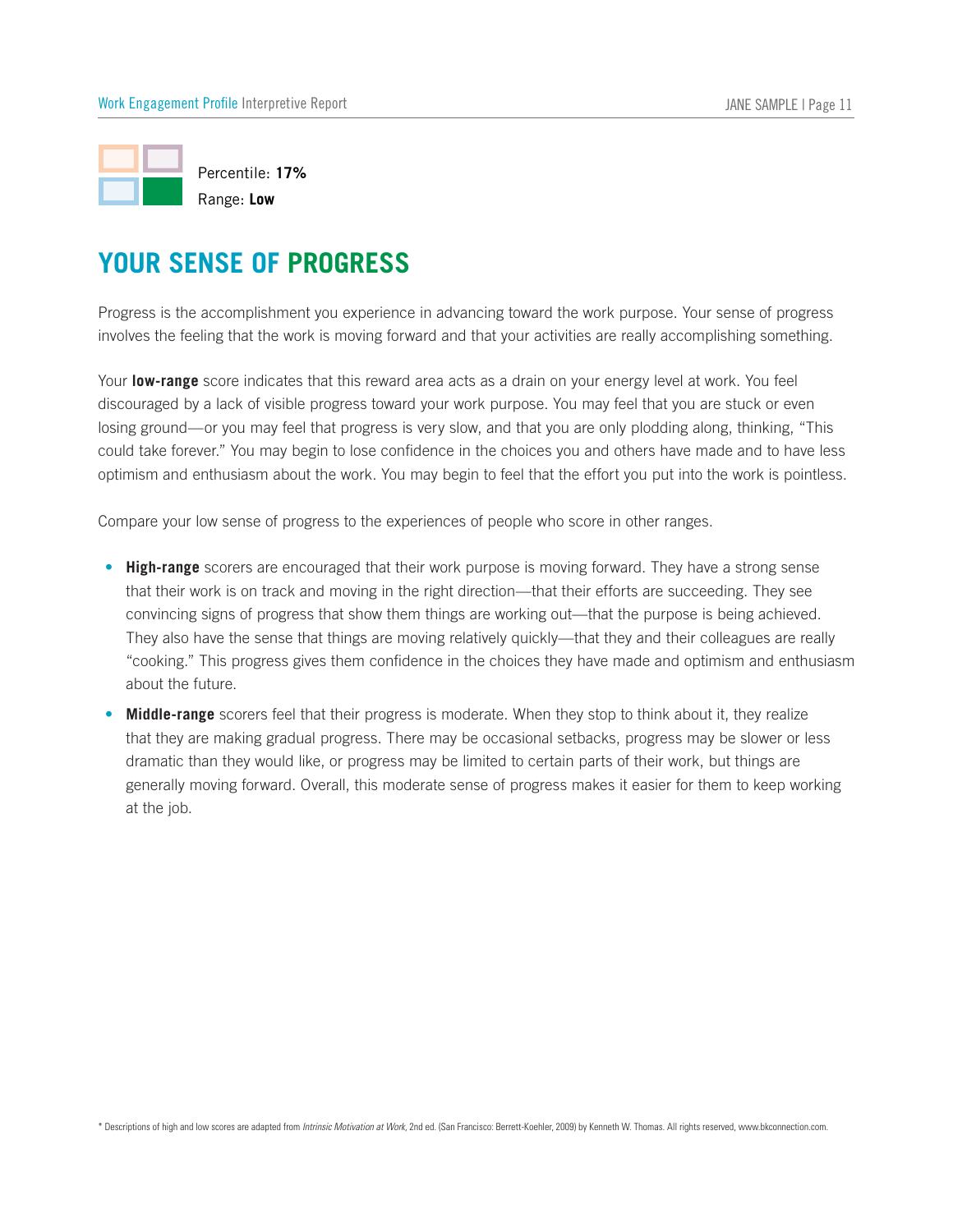# **Building a Sense of Progress**

Because you scored low on sense of progress, this is a priority area for change—a primary avenue for reducing the drain on your energy and making your work more intrinsically rewarding. You can use the following building blocks and action steps to build a sense of progress in your work. Work Engageme<br> **BUILDIN**<br>Because you<br>the drain on<br>
blocks and a<br> **Collaborati**<br>Progress is e<br>
relationships<br> **Milestones** 

### **Collaborative Relationships**

Progress is easier to achieve when people in an organization help each other. Work to build trusting, collaborative relationships with others involved in your work. Problem-solve to find solutions that meet everyone's needs.

On longer tasks, especially, it's easy to lose a sense of progress as the days and months pass. Develop a clear picture of the sequence of key events, or milestones, that must be reached to achieve your purpose. Recognizing each milestone when it's reached provides a way of marking significant progress. Chart and post progress through these milestones. **Milestones**<br>
On longer tasks, especial<br>
picture of the sequence c<br>
each milestone when it's<br>
through these milestones<br> **Celebrations**<br>
Celebrations are a way to<br>
for both you and your wo<br>
how far you've come on a<br> **Access** 

### **Celebrations**

Celebrations are a way to amplify your sense of progress. Take time to stop and celebrate important milestones for both you and your work team. If nothing else, pause occasionally during team meetings to remind each other how far you've come on a project. picture of the sequence of key<br>each milestone when it's reach<br>through these milestones.<br>**Celebrations**<br>Celebrations are a way to ampli<br>for both you and your work teal<br>how far you've come on a proje<br>**Access to Customers**<br>Wo

Work purposes are often about doing something of value on behalf of customers, whether external or internal. Find ways to meet with customers and solicit feedback on how well your work has met their needs.

Use customer feedback and other information to track improvements on recurring work. Improvements typically involve achieving the purpose better and/or faster. Try to measure the things you care most about, not just what's easiest to measure.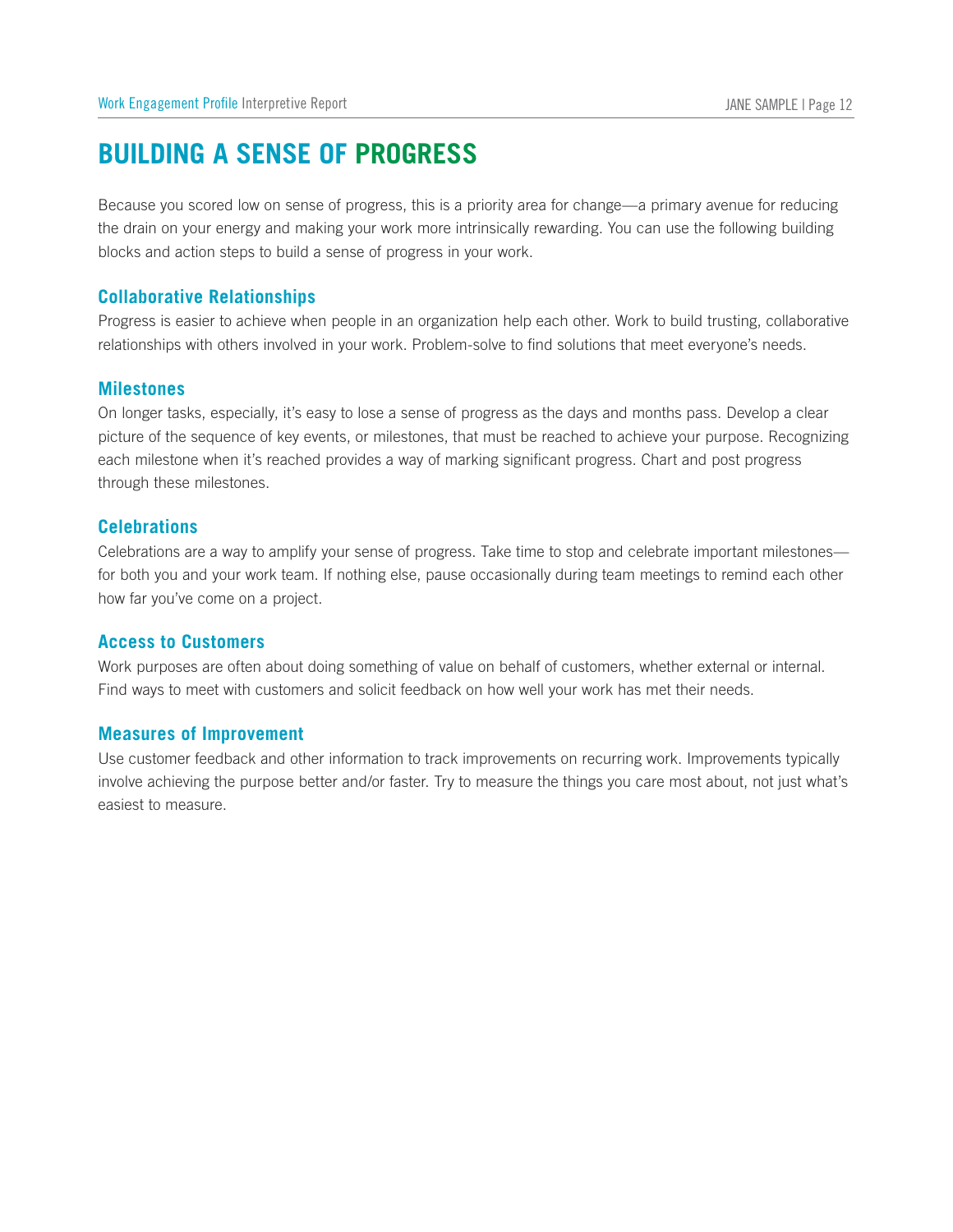

Meaningfulness is the opportunity you perceive to pursue a worthy work purpose. The sense of meaningfulness is the feeling that you are on a path that is worth your time and energy—that you are on a valuable mission and that your purpose matters in the larger scheme of things.

Your **low-range** score indicates that this reward area acts as a drain on your energy level at work. You have the sense that you are spending much of your time on relatively unimportant or even pointless matters—that what you are doing won't make much of a difference or contribution. At times, it feels as though you are simply waiting for something better or more interesting to come along and putting in your time until it does. Without a strong sense of purpose, it is likely that you often have to force yourself to concentrate on the work and may sometimes feel that you are just going through the motions. eeling that you are on a path that is worth your time and energy—that you are on a valuable missic<br>purpose matters in the larger scheme of things.<br>**I low-range** score indicates that this reward area acts as a drain on your

Compare your low sense of meaningfulness to the experiences of people who score in other ranges.

- **High-range** scorers have the sense that they are devoting their time to something of real value—that their work could make a significant positive difference. They feel a strong sense of purpose and direction—that this is what they should be doing right now. They want to spend their productive hours on this important work and may resent spending time on any less meaningful matters that intrude. They bring their best attention, thinking, and creativity to the work and are committed to doing all they can to move it along.
- • importance, so that it deserves a fair day's effort. They are aware that their work makes a contribution a positive difference. However, the pull of the purpose may be in the background a good part of the time, so that they may have to stop and think about it occasionally to remind themselves of its importance.

\* Descriptions of high and low scores are adapted from *Intrinsic Motivation at Work,* 2nd ed. (San Francisco: Berrett-Koehler, 2009) by Kenneth W. Thomas. All rights reserved, www.bkconnection.com.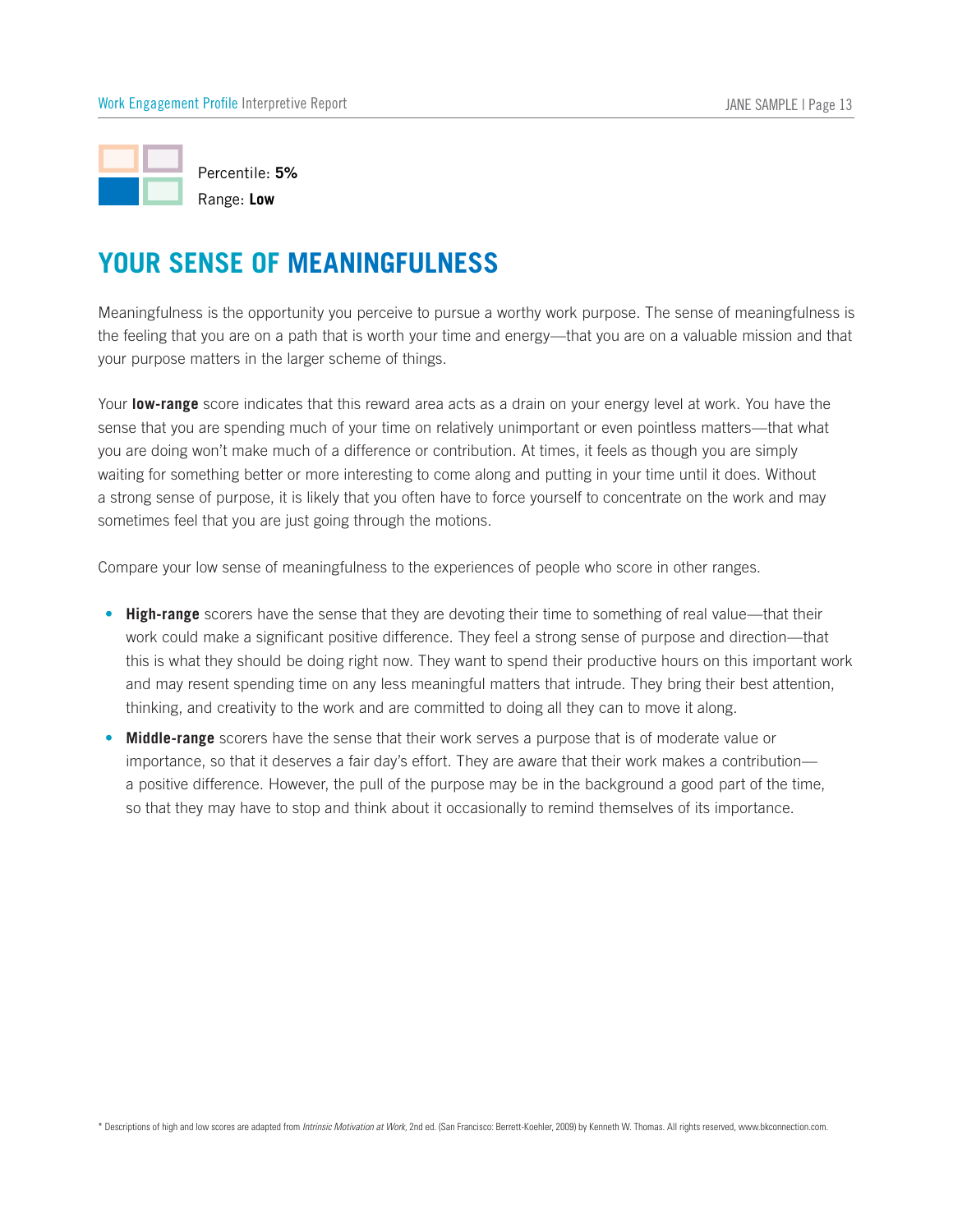# **Building a Sense of Meaningfulness**

Because you scored low on sense of meaningfulness, this is a priority area for change—a primary avenue for reducing the drain on your energy and making your work more intrinsically rewarding. You can use the following building blocks and action steps to build a sense of meaningfulness in your work. Work Engagement Profile In<br> **BUILDING AS**<br>
Because you scored loveducing the drain on y<br>
building blocks and act<br>
Noncynical Climate

A sense of meaningfulness flourishes in a noncynical climate that encourages idealism and commitment. Seek out supportive people and groups that can help you nurture your ideals. Do not dwell on comments made by cynics. Control your own cynicism. **COMPTE SECUTE DINCE**<br>
Because you sereducing the dividing blocks<br> **Noncynical CA**<br>
Sense of meadout supportive<br>
cynics. Control<br> **Clear Values** Feducing the dram on<br>building blocks and at<br>**Noncynical Climat**<br>A sense of meaningfu<br>out supportive people<br>cynics. Control your o<br>**Clear Values**<br>A sense of meaningfu<br>your values and passi<br>colleagues of these va<br>**An Excitin** 

A sense of meaningfulness comes from shared values about what is important and why. Take time to examine your values and passions about what is important. Seek groups that share them. Remind yourself and your colleagues of these values when necessary.

A sense of meaningfulness is often expressed in a shared vision of some future state that you and your colleagues would like to create, and how it would add value to the world. Propose such a vision if none exists. If the vision that exists does not quite work for you, consider proposing changes or additions that you would need for it to tap into your passions.

### **Relevant Work**

To be meaningful, your work must be clearly related to the shared vision. Find ways to eliminate or subcontract busywork that does not clearly contribute to the vision. Ask "What can be done here that is meaningful?" when approaching a new situation. When necessary, remind yourself and others how the work contributes to the vision.

### **Whole Tasks**

Your work is more meaningful when you can complete a whole project or at least a major, identifiable portion of it—something you can point to with pride as your contribution. When possible, negotiate for whole, identifiable work tasks.